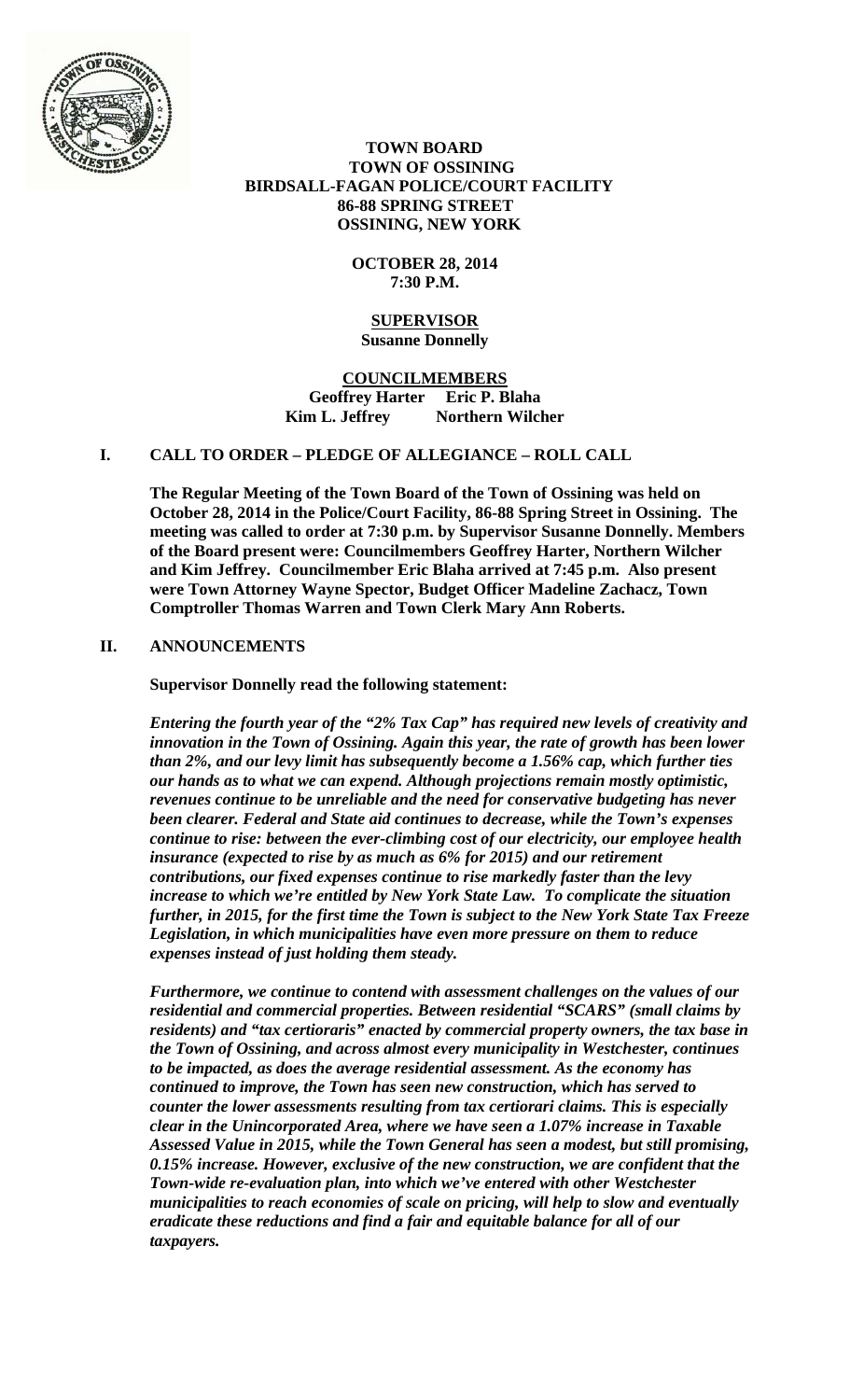*That said, we have been very diligent this past year in working with our Department Heads on their budgets, constantly evaluating their needs, revaluating the sustainability of the way we do business in certain areas, and making changes as necessary to benefit the long-term bottom line of Town of Ossining. Lots of innovative and bold thinking has led to decisions that will have a long-lasting impact on how Town reserves are able to grow- selling the police building, contracting with the Village of Ossining Police, and budgeting revenues and expenses to more appropriate funds has helped to cast a different light on the services we provide and how we can best provide them. One of the best outcomes of this mindset is that we are able to take care of the non-emergency infrastructure concerns we all see every day without borrowing money to remedy them.* 

*These tough economic times have spared few of us entirely, but we are still seeing properties that, for multiple reasons, have fallen behind on their taxes and enter (or, teeter dangerously close to entering) foreclosure. Permitting residents with tax obligations additional time to sell their properties in order to derive some profit from the sale after having satisfied their debts (with all interest and penalties) has helped the Town to be made whole on a handful of properties; we've also endeavored to put some qualified taxpayers on very limited payment plans in order to give them time to make good on their liens. A successful foreclosure auction this summer has relieved the burden of unpaid taxes on multiple properties that have been accruing fines and penalties for years- ending that cycle not only gives the property a new life and brings new families into our community, but allows the Town to increase cash flow and operate more smoothly with fewer outstanding debts on our books. Property owners taking out permits for work being done (sometimes after the fact, as with some homeowners selling their property or preparing for the reassessment), coupled with an upswing in new construction (mostly commercial in the Unincorporated Area) and increased enforcement of our building codes has resulted in revenue for the Town of Ossining above what we projected for 2014. Overall, the news is good, but each day brings a new set of challenges.* 

*All of this work has provided us with a cautiously optimistic level of comfort as we approach the 2015 budget cycle. We have determined that, after 3 years of leaving the position vacant, we will fill the position of Confidential Secretary in the Supervisor's Office. Some of the functions we expect this person to perform include searching for and administering grants, managing our time clock software, Con Ed Help Desk monitoring, inventory and cyber threat monitoring, and Dale Cemetery recordkeeping. We know this position will be an asset to the overall Town team and our productivity.* 

*One of the IMAs that we have with the Village of Ossining is for Recreational Services for the Unincorporated Area. This IMA has been in the Town General budget for many years, so in fact, people who live in the Villages of Ossining and Briarcliff Manor have been paying twice for their recreation service. Over the past few years, we have moved revenues such as cable franchise fees from the Town General to the Unincorporated Area budget, and now, in the interest of fairness, we will be moving the Recreation Services IMA to the Unincorporated Area budget. During our discussions with the Village of Ossining, we stressed the need for the residents of the Unincorporated Area to pay the same fees for the Recreation Department services as do the residents of the Village of Ossining. The Village has agreed to charge Unincorporated Area residents the same rate as Village residents for their "rec card", and for all recreation services (including use of the pool). The only exception to that would be lap swimming- Unincorporated Area lap swimmers will continue to pay a higher rate than Village residents; others outside of the area, including Briarcliff Manor residents, will pay a different rate entirely. Please note: even if you have a Briarcliff Manor address but live in the Unincorporated Area, you will still benefit from this change.* 

*We would like to encourage each of you to visit the Joseph G. Caputo Community Center, especially the Aquatics Center, and sign up for their e-blasts which outline the programming for each season. There are always a variety of classes offered, and they will be looking to add on some new computer classes this winter that may be of interest to you.*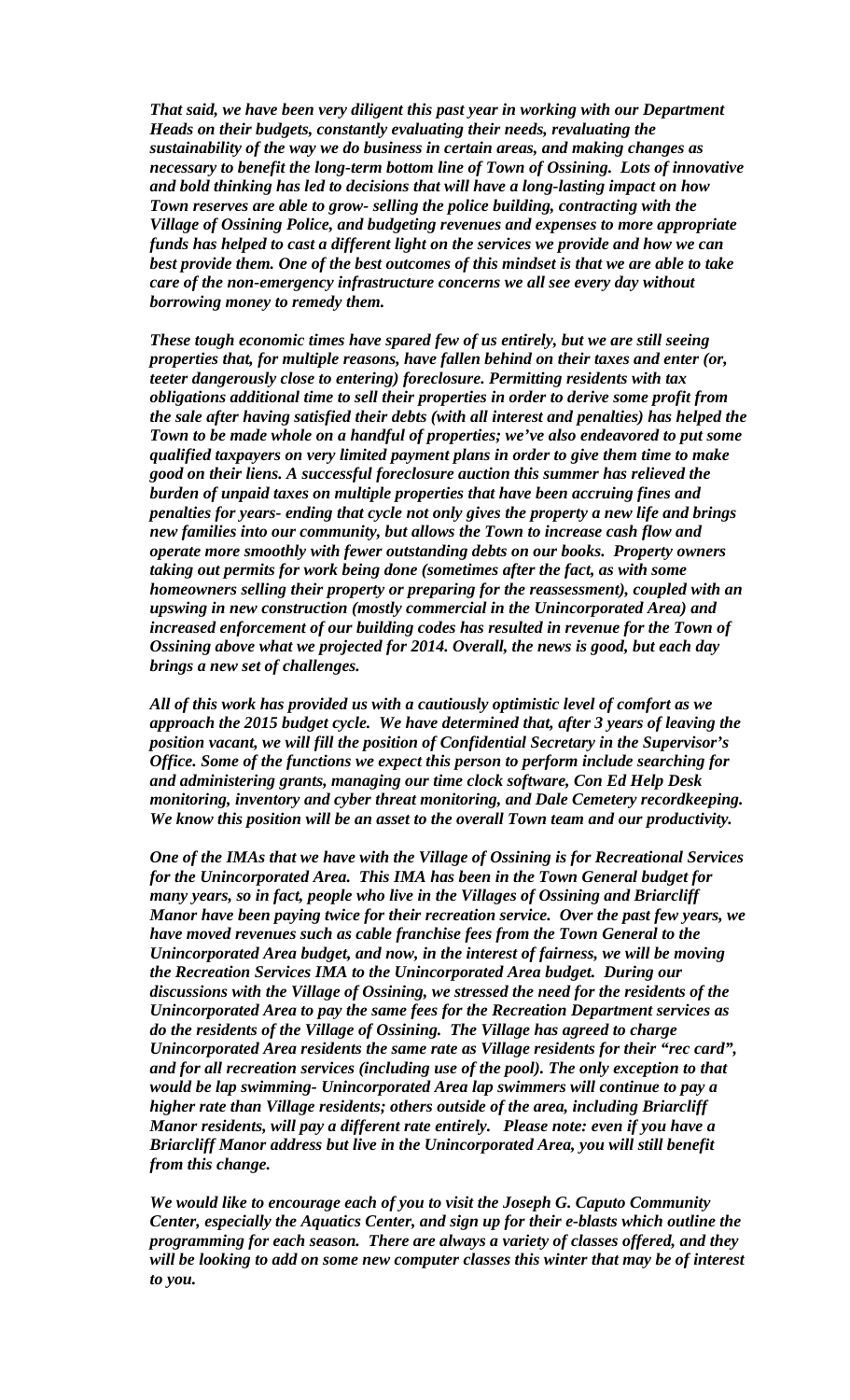*In 2014, Moody's Investors Service improved the Town's credit rating to AA2 from AA3, which allows us to borrow at more favorable interest rates. This display of confidence in the way the Town is headed is due to amazing work by all of our employees, but I would be remiss if I did not give extra thanks to Maddi Zachacz, Dale Ferreira and Tom Warren. These three people work constantly to make sure we stay "on top" of the budget, that the procurement policy is followed when making departmental purchases, and ensuring that simple polices are put into place and followed, such as the control of supplies and materials.* 

*One of our biggest successes in 2014 was the sale of, and retirement of debt on, our Police Station at 507 North State Road. By continuing to pay off all financing possible whenever a bond becomes callable, we will save Unincorporated taxpayers tens of thousands of dollars over the coming years. We will continue to pay down our debt on the building, and have budgeted an additional payment encompassing 50% toward the final balloon payment on the Police Station. The building will now be paid off in full by 2017.* 

*Many concurrent factors have allowed us to realize a 0% tax increase in the 20 Fund for 2015. The difference between the 2014 and 2015 funds that we need to operate Unincorporated Area departments (including the savings in the Village of Ossining's Police Contract proposal coupled with other reduced liabilities related to staffing and the police station) that may otherwise result in a tax decrease will be put into a Contingency Fund for 2015. These funds will be used to pay out tax grievances, make certiorari payments and fund some much needed road repair. Allowing us to pay for these items out of our operating budget, rather than borrowing with interest, makes good budgetary sense- even with today's low interest rates, it is not free money, and decreasing our debt load is a responsible strategy.* 

*We have confidence in our employees and in the leadership of our neighboring municipalities. We will continue working hard in 2015 to uncover innovative ways to save money and derive revenue from non-property tax sources. We are continuing our 20+ IMAs (intermunicipal agreements) with the Village of Ossining, and we are always brainstorming how our departments could do more with less without any interruption to service. We will also experience some staff changes this year, all of which we hope will save taxpayer money while enhancing the services we provide.* 

*Our tax increase for 2015 complies with the levy increase allowed by the Tax Cap law-1.56% plus a 0.28% growth factor. Our General Fund tax, paid by all residents in the Town of Ossining, has seen a 1.6% increase. The Town Unincorporated Blended rate, which is where we charge for Police, Building Department and Highway Services, shows a minimal 0.20% increase. Every other tax increase is minimal. Even though the tax rate has gone up 91.15% in the Water Fund, that still only accounts for \$0.90 per thousand of assessed value- this sharp increase is due to the debt on one of the many massive infrastructure projects the Town has undertaken in the recent past, namely the Cedar Lane/ Stormytown Road Water Main. This is the first year we have to make a bond payment on the project, but we think you'll agree that this major improvement to our infrastructure (to say nothing of the increased quality of life for our residents out on Cedar Lane) is well worth an increase of \$0.50 per thousand assessed.* 

*The Supervisor's Tentative 2015 Budget is available in the Town Clerk's office at 16 Croton Avenue, the Ossining Public Library, and online at www.townofossining.com. The Town Board will be holding its final Town Hall Meeting of 2014 on November 18th. Please join us at 7:30PM at the Ossining Public Library (use the downstairs entrance), where we will be gathering Board & public input on the 2015 Tentative Budget. Your opinions matter to us- we are working for you, the taxpayers, to create a sensible and sound budget, while keeping costs low and maintaining or even improving service levels. The Ossining Town Board will be discussing the Supervisor's Tentative Budget during November work sessions and will hold a Public Hearing on Tuesday, November 25th, 2014, 7:30 pm at the Police/Court Facility, 88 Spring Street, Ossining. We urge members of the public to review the budget and make comments at the Public Hearing or by contacting me at 914-762-6001 or sdonnelly@townofossining.com.*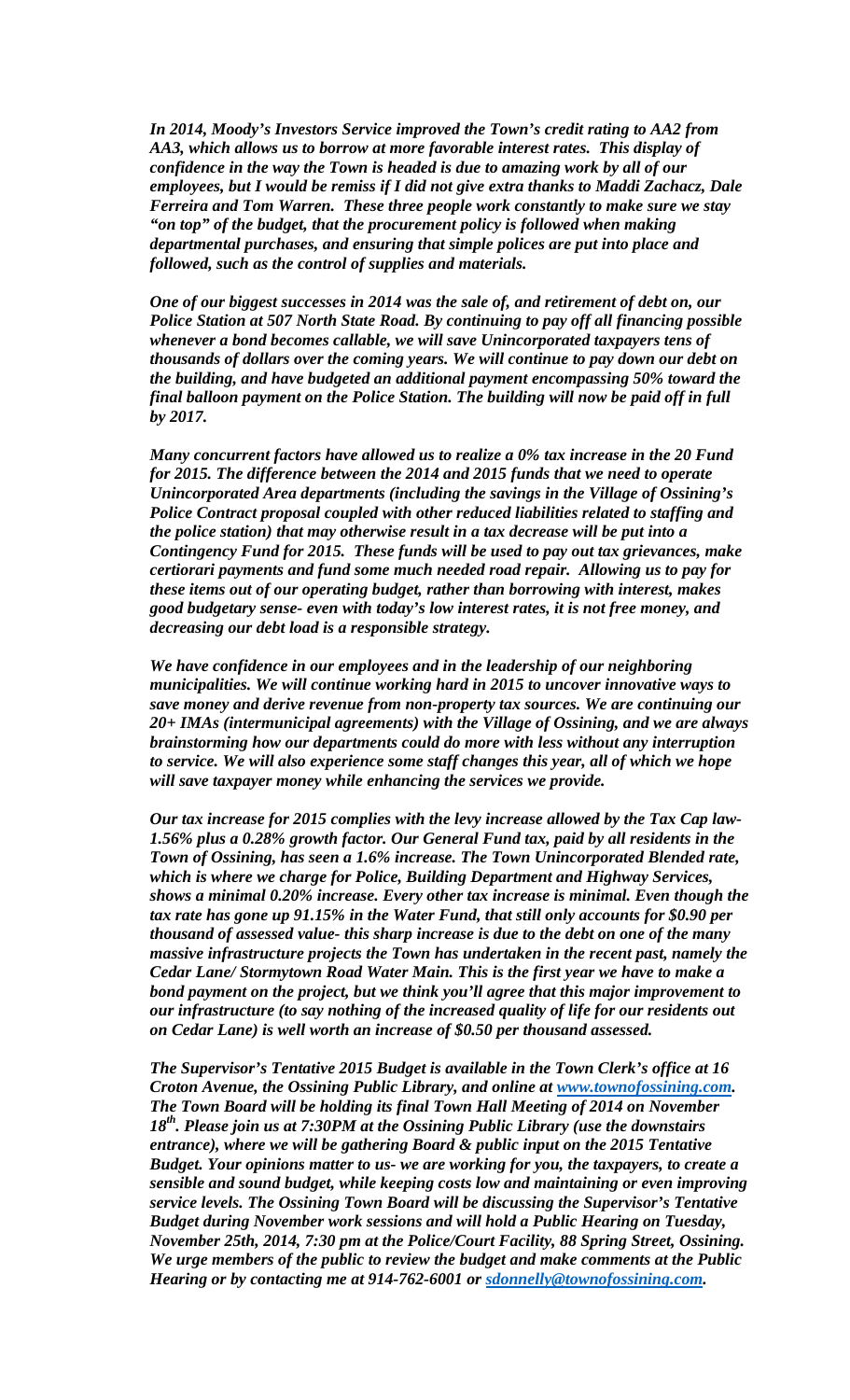**Supervisor Donnelly announced that on Friday, October 31, 2014 DARE Halloween will take place at the Joseph G. Caputo Community Center from 6 – 8 p.m. Election Day is on Tuesday, November 4, 2014 which includes 3 propositions. The polls are open from 6 a.m. to 9 p.m. The Town Work Session will be held on Monday, November 3, 2014 at 16 Croton Avenue beginning at 7:30 p.m. The Town Board Legislative meeting will be held at the Birdsall Fagan Police Court Facility on Wednesday, November 12, 2014 beginning at 7:30 p.m. The final Town Hall Meeting of the year will be held on November 18, 2014 at the Ossining Public Library beginning at 7:30 p.m. The Town Board is hold its annual Public Hearing**  on the Budget on November 25<sup>th</sup> with its adoption scheduled for December 9, 2014.

### **III. PUBLIC COMMENT ON AGENDA ITEMS**

### **IV. BOARD RESOLUTIONS**

#### **A. Approval of Minutes**

**Councilmember Harter moved and it was seconded by Councilmember Jeffrey that the following be approved:** 

**Resolved, that the Town Board of the Town of Ossining hereby approves the October 14, 2014, Minutes of the Regular Meeting as presented.** 

> **Motion Carried: 3-1-0 Aye: Harter, Jeffrey & Wilcher Abstain: Donnelly**

#### **B. Approval of Minutes-Special Meeting**

**Councilmember Wilcher moved and it was seconded by Councilmember Harter that the following be approved:** 

**Resolved, that the Town Board of the Town of Ossining hereby approves the October 21, 2014, Minutes of the Special Meeting as presented.** 

 **Motion Carried: Unanimously** 

#### **C. Approval of Voucher Detail Report**

**Councilmember Wilcher moved and it was seconded by Councilmember Jeffrey that the following be approved:** 

**Resolved, that the Town Board of the Town of Ossining hereby approves the Voucher Detail Report dated October 28, 2014 in the amount of \$332,677.22** 

 **Motion Carried: Unanimously** 

#### **D. Request for Bids- Delivery of Meals and Supplies for Nutrition Program**

**Councilmember Jeffrey moved and it was seconded by Councilmember Harter that the following be approved:** 

**Resolved, that the Town Board of the Town of Ossining hereby authorizes the Town Clerk to advertise a Request for Bids for the delivery of meals and supplies for the Nutrition Program, located in the Ossining Community Center. Bids shall be submitted no later than 10:00AM on Monday, November 17th to the office of the Town Clerk.** 

 **Motion Carried: Unanimously**